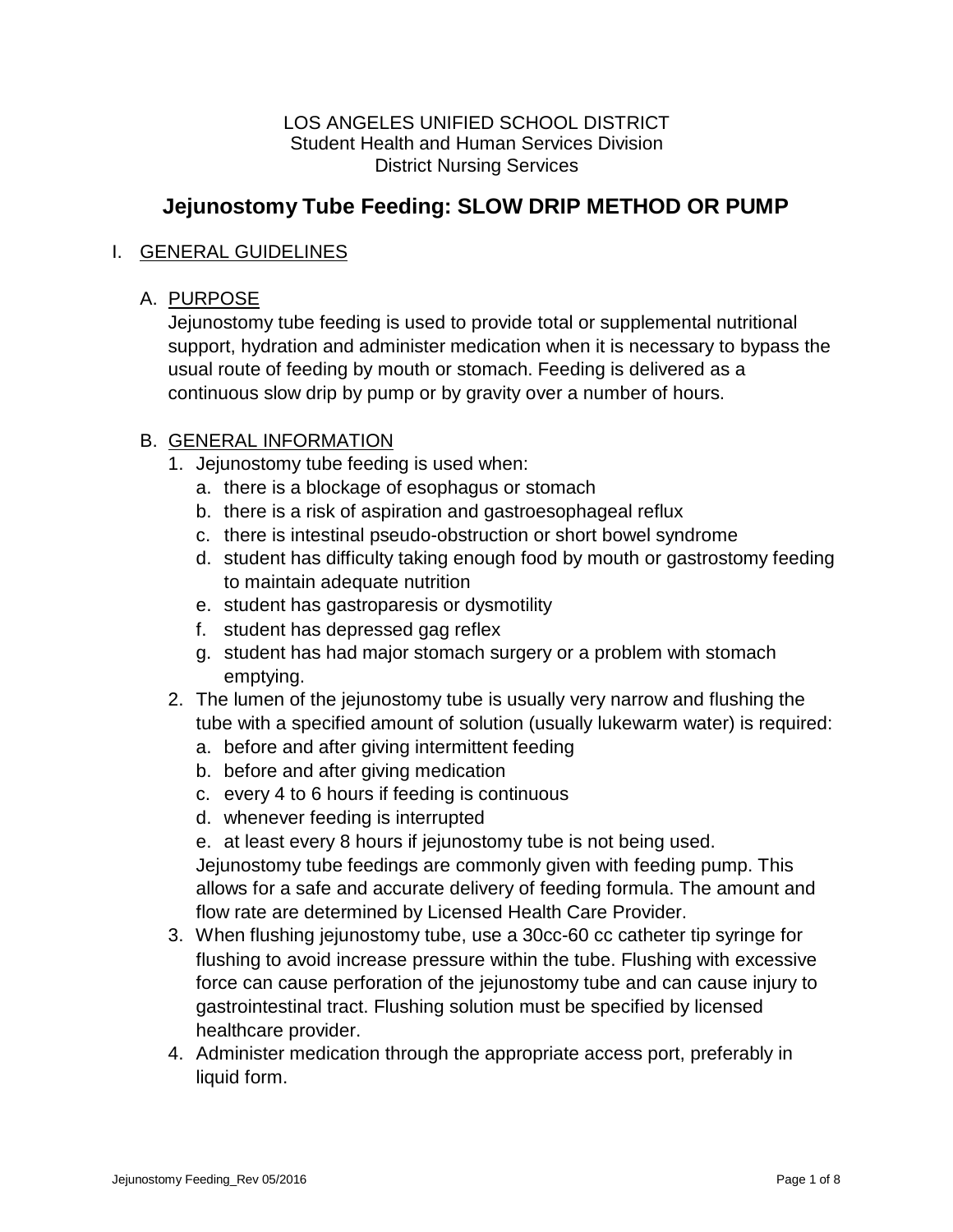- 5. Medications in tablet or capsule form must be crushed and dissolve completely in solution specified by Licensed Health Care Provider before administration. Flush jejunostomy tube after each medication administration.
- 6. Multiple medications must be administered separately. Mixing medications with feeding formula can cause potential drug interactions and may alter nutrient and drug absorption.
- 7. Skin around the jejunostomy tube site must be kept clean and day. Skin care is usually done at home unless specifically ordered by licensed healthcare provider including the type of cleaning solution. Jejunostomy site must be examined for leakage after feeding.
- 8. Never rotate jejunostomy tube. Rotating jejunostomy tube may result in tubing becoming kinked or dislodged from the intestines.
- 9. Student may require venting (decompression) to reduce abdominal pain and bloating caused by trapped air, excess bile and stomach acid.
- 10.When formula is emptied too quickly from the stomach to small intestine, "Dumping syndrome" may occur. This is a potentially life-threatening problem. Early symptoms are: nausea, abdominal cramps, diarrhea, weakness and cold sweats. Late symptoms include: hypoglycemia, weakness, sweating and dizziness.

## C. GUIDELINES

- **1. Feeding by mouth will be done only if ordered by the prescribing licensed healthcare provider.**
- 2. Do not attempt to unclog a Jejunostomy tube or Gastro-Jejunostomy tube with any product or apparatus. If clogging is suspected, notify school nurse and parent.
- 3. **Jejunostomy tube is not replaced in school**. In case of accidental dislodgement, call parent to take student to the licensed healthcare provider's clinic.

#### D. PERSONNEL

- 1. School nurse or school physician
- 2. Designated school personnel under direct or indirect supervision of the school nurse

#### E. EQUIPMENT

- 1. Provided by parent:
	- a. Prescribed liquid formula
	- b. 30cc-60cc catheter-tipped syringe
	- c. Water per authorization  $□$  Tap  $□$  Boiled  $□$  Sterile
	- d. Feeding pump
	- e. Feeding bag and tubing
	- f. Clamp or cap for end of tube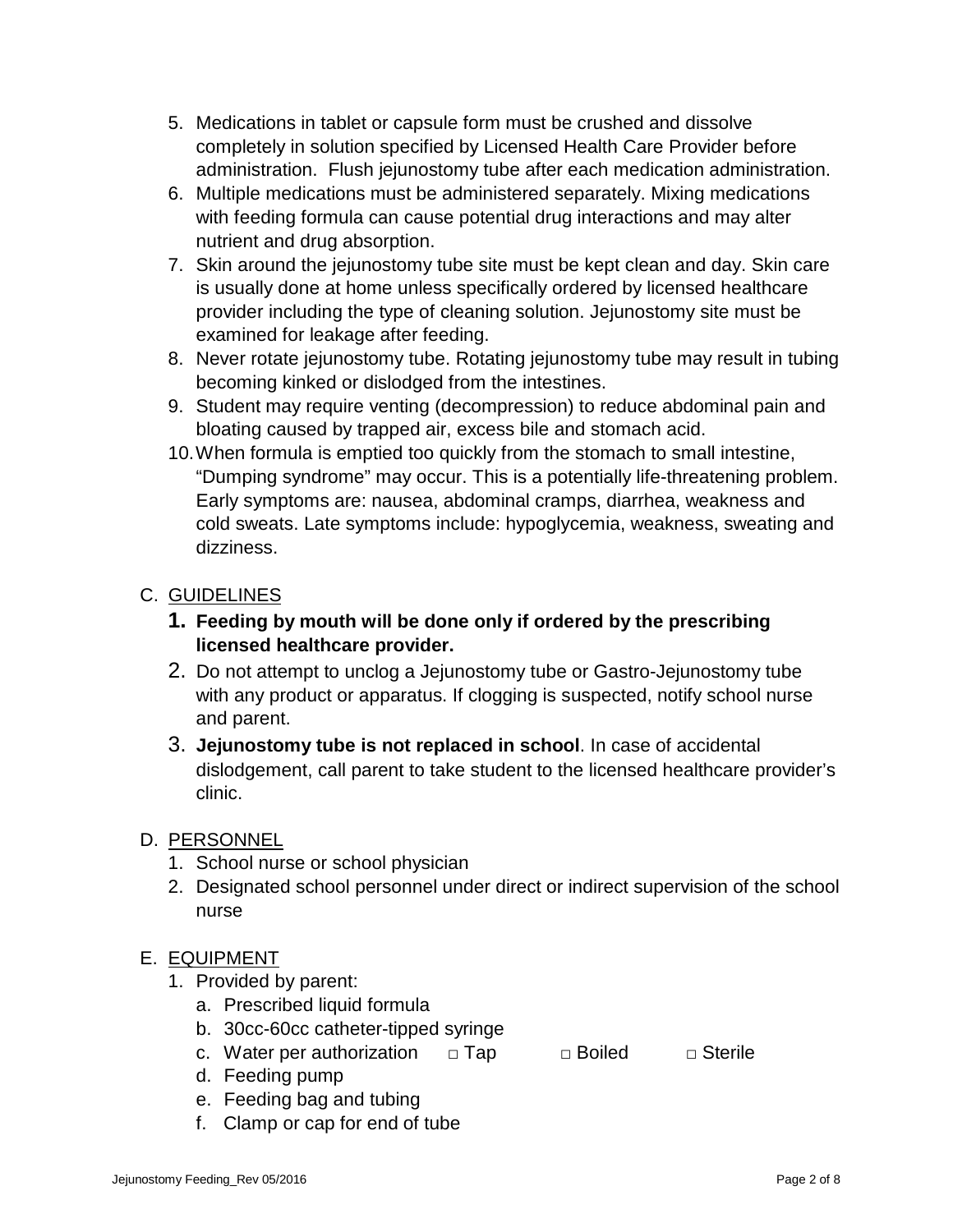- g. Power cord
- h. Hanging apparatus for slow-drip feeding
- i. Clean container for water used for flushing
- j. Dressing supplies if indicated
- k. Hypoallergenic Tape
- l. Closed receptacle when venting digestive contents
- m. Extension tubing
- 2. Provided by school
	- a. Non-latex disposable gloves
	- b. Liquid detergent for washing equipment
	- c. Mild soap to clean area around stoma if needed
	- d. Gauze squares
	- e. Paper towel to provide clean feeding area
	- f. Plastic bags for waste disposal

## II. PROCEDURE

| <b>ESSENTIAL STEPS</b>                                                                                                                                                                                                                                                                                                                                                  | <b>KEY POINTS AND PRECAUTIONS</b>                                                                                                                                                                                                                                                                            |
|-------------------------------------------------------------------------------------------------------------------------------------------------------------------------------------------------------------------------------------------------------------------------------------------------------------------------------------------------------------------------|--------------------------------------------------------------------------------------------------------------------------------------------------------------------------------------------------------------------------------------------------------------------------------------------------------------|
| 1. Wash hands.                                                                                                                                                                                                                                                                                                                                                          |                                                                                                                                                                                                                                                                                                              |
| 2. Assemble supplies and arrange on a<br>clean flat surface.                                                                                                                                                                                                                                                                                                            | Maintain cleanliness.                                                                                                                                                                                                                                                                                        |
| 3. Check formula expiration date and<br>shake well. Measure the prescribed<br>amount into a container.                                                                                                                                                                                                                                                                  | Formula should be given at room<br>temperature. Refrigerate any unused portion<br>in covered container labeled with student's<br>name, date and time. Unused portion may be<br>refrigerated as recommended by<br>manufacturer.                                                                               |
| 4. Prepare the administration set:<br>a. Clamp the administration feeding<br>tube attached to the feeding bag.<br>b. Pour formula/ fluids into the feeding<br>bag.<br>c. Squeeze the drip chamber until it is<br>half full of formula.<br>d. Unclamp administration feeding tube<br>until the contents has reached the<br>end of the tubing.<br>e. Re-clamp the tubing. | If feeding by gravity, suspend bag higher<br>than the level of the student's stomach.<br>If using a pump, place the tubing into the<br>pump mechanism and use the prime feature<br>to fill the tubing with formula/fluid.<br>This prevents air from getting into the<br>stomach when initiating the feeding. |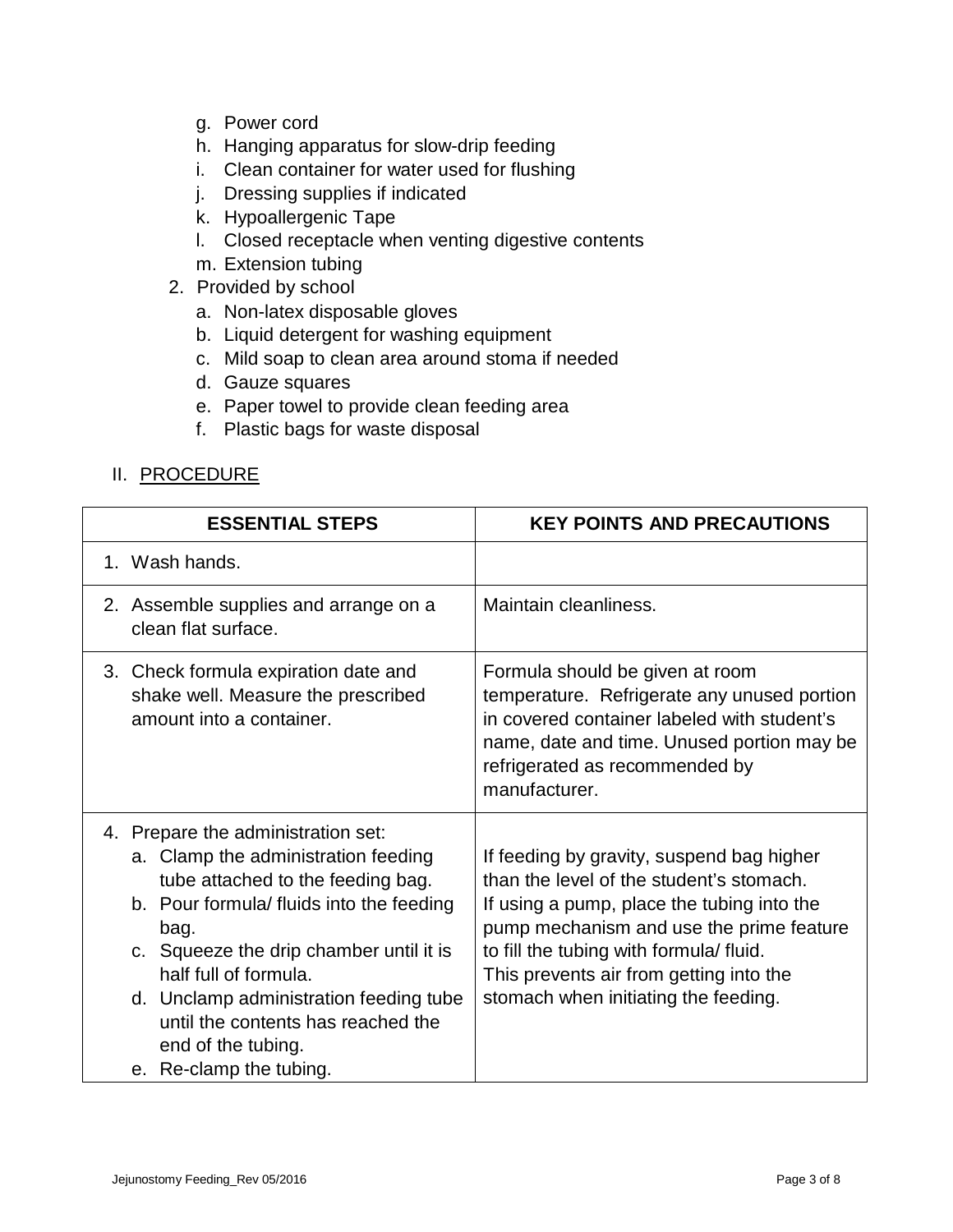| <b>ESSENTIAL STEPS</b> |                                                                                                                                                                                                                                                                                                                                                                                                                 | <b>KEY POINTS AND PRECAUTIONS</b>                                                                                                                                                                                                                                                                                                                                                                                       |
|------------------------|-----------------------------------------------------------------------------------------------------------------------------------------------------------------------------------------------------------------------------------------------------------------------------------------------------------------------------------------------------------------------------------------------------------------|-------------------------------------------------------------------------------------------------------------------------------------------------------------------------------------------------------------------------------------------------------------------------------------------------------------------------------------------------------------------------------------------------------------------------|
|                        | 5. Position student sitting or with head<br>elevated at least 30 degrees unless<br>contraindicated.                                                                                                                                                                                                                                                                                                             | Helps prevent vomiting and/ or aspiration.<br>When the student is lying flat there is a<br>greater danger of regurgitation.                                                                                                                                                                                                                                                                                             |
|                        | 6. Put on gloves.                                                                                                                                                                                                                                                                                                                                                                                               |                                                                                                                                                                                                                                                                                                                                                                                                                         |
|                        | <b>7A. FOR SKIN LEVEL DEVICE:</b><br>a. Open the jejunostomy port cover<br>(plug).<br>b. Insert extension tubing with 60 cc<br>syringe barrel attached, to check for<br>stomach contents or to release gas.<br>c. Securely attach the administration<br>feeding tube to the jejunostomy port.<br><b>7B. FOR JEJUNOSTOMY TUBE</b>                                                                                | May need to use extension tubing. Make<br>sure the connection is secure. If no<br>stomach contents or gas is obtained, notify<br>the school nurse.<br>Insure that the correct port is used.                                                                                                                                                                                                                             |
|                        | a. Attach a 60 cc syringe barrel<br>(without plunger) to the end of the<br>jejunostomy tube port.<br>b. Unclamp the correct port and lower<br>the syringe barrel until contents of<br>the jejunum can be seen or gas is<br>released.<br>c. Clamp the feeding tube and remove<br>the syringe from the administration<br>feeding tube.<br>d. Attach the administration feeding<br>tubing to the jejunostomy port. |                                                                                                                                                                                                                                                                                                                                                                                                                         |
|                        | 8. Set the flow rate on the infusion pump<br>and start the machine.                                                                                                                                                                                                                                                                                                                                             | Flow rate should be specified by licensed<br>health care provider. Check pump for proper<br>infusion rate.                                                                                                                                                                                                                                                                                                              |
|                        | 9. Monitor the student frequently until<br>feeding is completed.                                                                                                                                                                                                                                                                                                                                                | Be alert to any changes in the student's<br>tolerance of the feeding. Nausea/vomiting,<br>cramping, pale skin color, sweating, irritability<br>or diarrhea may indicate that the feeding is<br>being given too quickly or formula is too cold.<br>If restlessness, difficulty in breathing, change<br>in skin color or abdominal distention occurs,<br>stop the feeding immediately. Notify school<br>nurse and parent. |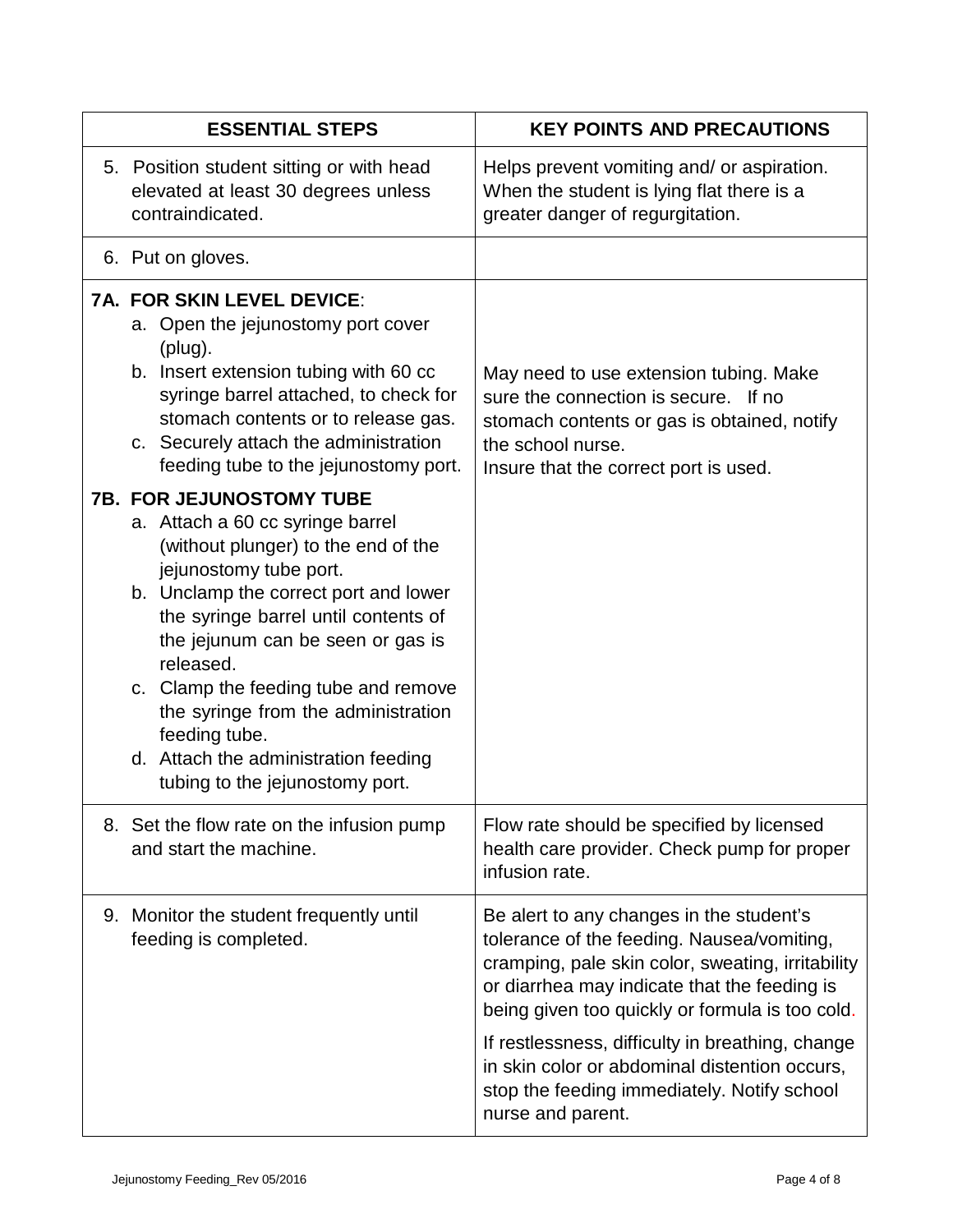| <b>ESSENTIAL STEPS</b>                                                                                                      | <b>KEY POINTS AND PRECAUTIONS</b>                                                                                                                                                                                                                                                                                                                           |
|-----------------------------------------------------------------------------------------------------------------------------|-------------------------------------------------------------------------------------------------------------------------------------------------------------------------------------------------------------------------------------------------------------------------------------------------------------------------------------------------------------|
| 10. If venting is indicated during feeding,<br>open the jejunostomy port and attach<br>the syringe barrel.                  | Release air and/or drain the stomach<br>contents observing universal precautions.                                                                                                                                                                                                                                                                           |
| 11. When feeding is completed, clamp the<br>administration feeding tube and<br>disconnect from the jejunostomy port.        | Student to remain upright during and for at<br>least 30 minutes after feeding. Ambulatory<br>students may continue with sedentary school<br>activities during feedings as tolerated.                                                                                                                                                                        |
| 12. Follow the feeding with 30 to 50 cc's of<br>water to flush by gravity using a 60 cc<br>syringe.                         | This clears the tubing and maintains patency.                                                                                                                                                                                                                                                                                                               |
| 13. Clamp and detach administration<br>feeding tube and syringe barrel. Close<br>the jejunostomy port.                      |                                                                                                                                                                                                                                                                                                                                                             |
| 14. If medication is prescribed, administer<br>as ordered by the licensed health care<br>provider.                          | Use the appropriate port according to the<br>licensed health care provider's order. Flush<br>medication port with the prescribed amount<br>of water before and after administering each<br>medication.                                                                                                                                                      |
| 15. Inspect area around jejunostomy device<br>and keep clean and dry.                                                       | Check for signs of redness, swelling,<br>greenish/yellow drainage, foul odor, or<br>leakage of jejunal contents. Drainage from<br>the jejunum is very caustic. If noted, inform<br>the school nurse. Cleansing helps prevent<br>skin irritation and excoriation from gastric<br>juices. Use Universal Precautions (gloving<br>and hand washing techniques). |
| 16. Rinse feeding bag, tubing and syringe<br>with water. Dry and store in a clean area<br>if feeding is to be discontinued. | Replace bag and tubing as needed.                                                                                                                                                                                                                                                                                                                           |
| 17. Discard disposable equipment and<br>waste material.                                                                     | Universal Precautions require that all waste<br>material be double bagged.                                                                                                                                                                                                                                                                                  |
| 18. Remove gloves and wash hands.                                                                                           |                                                                                                                                                                                                                                                                                                                                                             |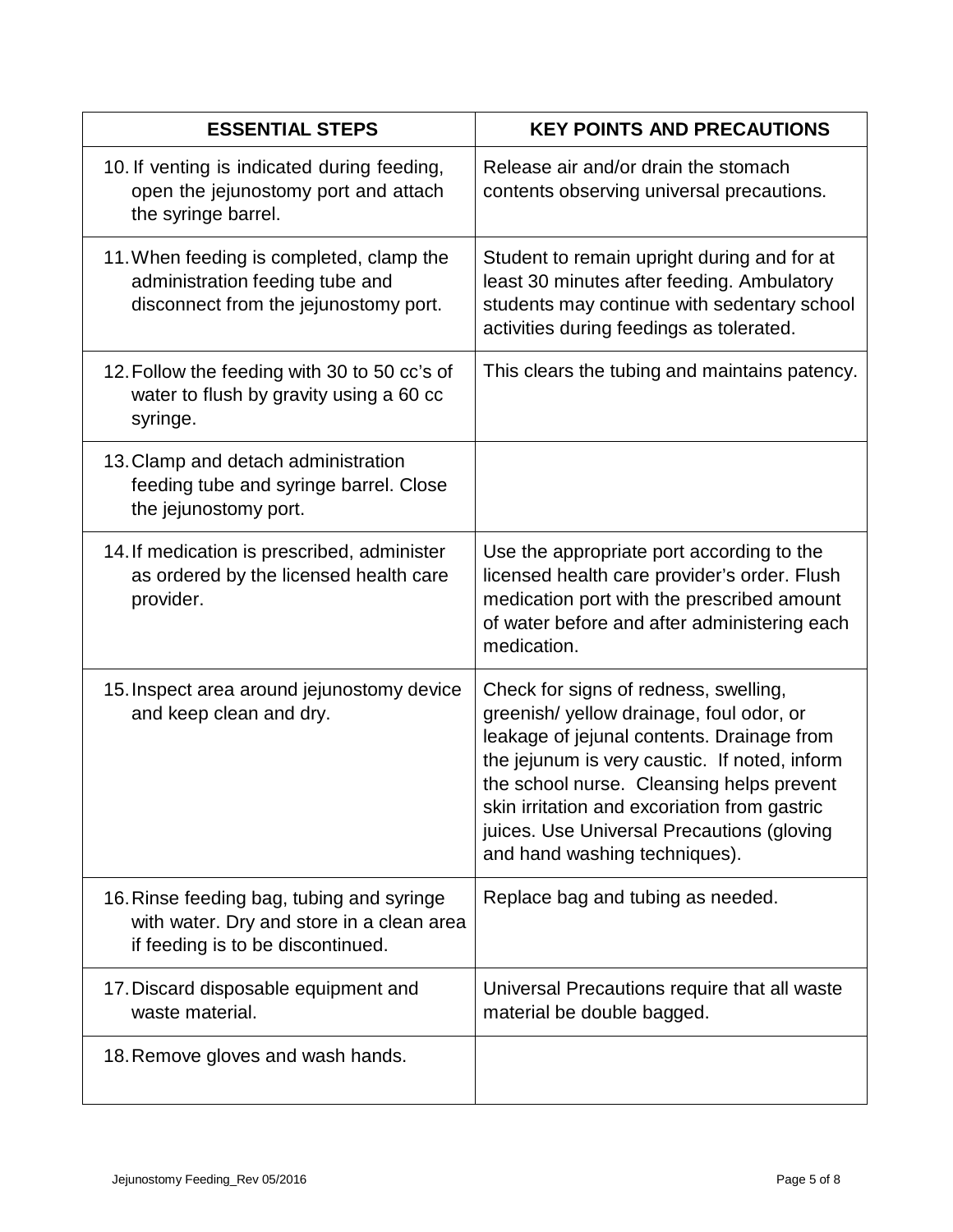| <b>ESSENTIAL STEPS</b>                                                                                                                                                           | <b>KEY POINTS AND PRECAUTIONS</b>                                              |
|----------------------------------------------------------------------------------------------------------------------------------------------------------------------------------|--------------------------------------------------------------------------------|
| 19. Document:<br>a. Time feeding started and completed.<br>b. Type, amount and rate of feeding<br>c. Amount of water given<br>d. Student response<br>e. Medication(s), if given. | If medication is administered, document<br>electronically per district policy. |

APPROVED: May 23, 2016

Date **CONT** 

Kimberly Uyeda Director, Student Medical Services

myakon

Tonya Ross Director, District Nursing Services

Gastrojejunal Tubes - Skin Level Device

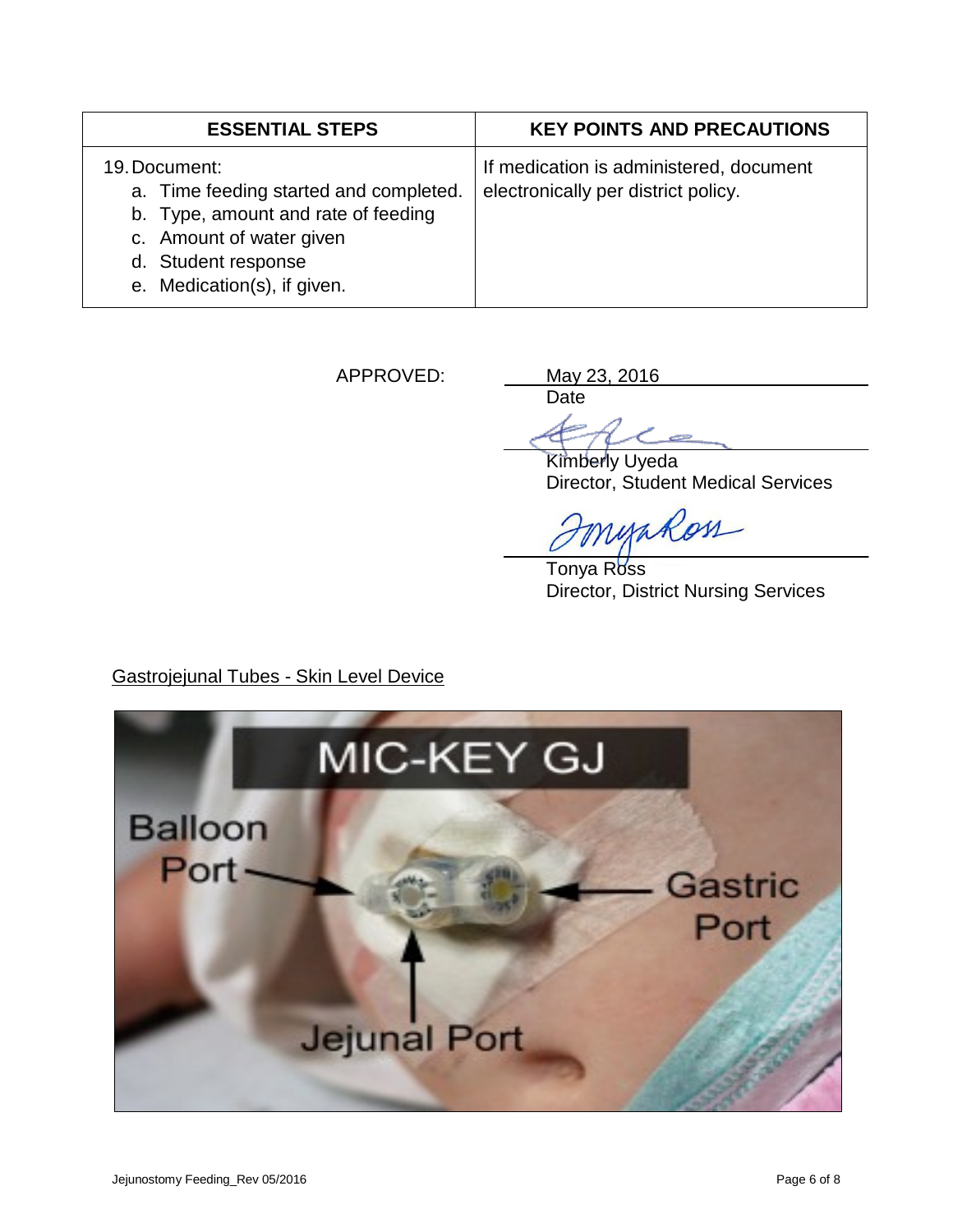

## Feeding Pump